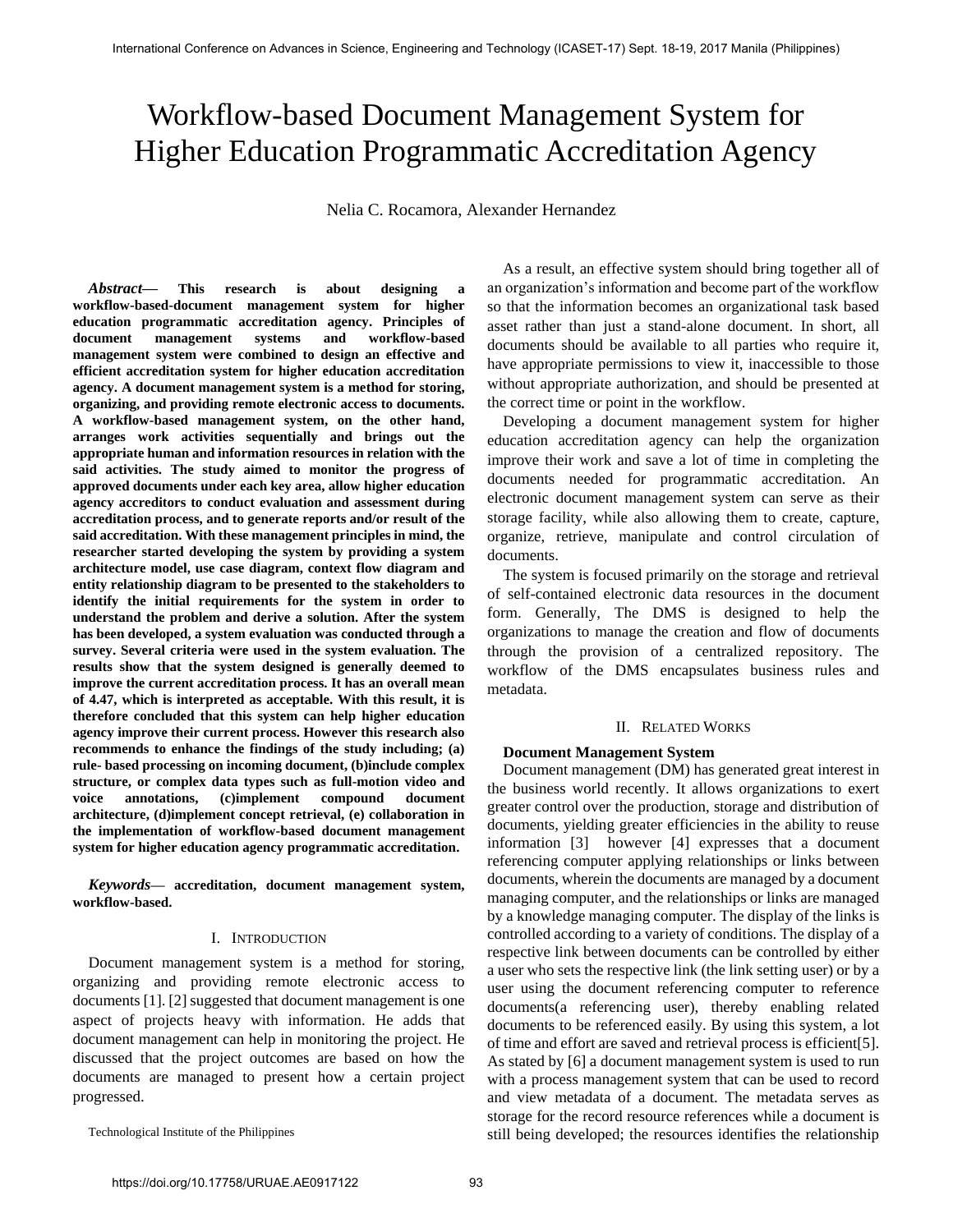of the resources and the content of the document, which includes links that lead to document metadata stored in a remote server. The metadata of a document remains consistent when metadata and content are stored separately.

Electronic documents may be stored in an internet accessible server given that the system used is an internet based document management system. The documents stored in this server can be accessed through a previously known web browser. The server is meant to give a variety of services supported by a common database and document store, like storage and retrieval services, delivery services, document distribution services, collaborative file-sharing and workflow service. All these are included in the system in order to be able to do everything that is needed in a certain business[7].

In line with the advancement of technology in the modern days, paper documents are being replaced with electronic documents. Retrieving documents electronically causes less hassle in modern offices, and also helps save time. Office workers' productivity is increasing with the help of electronic documents, which are managed in what is called the document management system [8].

Many businesses consider workflow management technology important; however, some research communities doubt its efficiency. Though there are possibilities of abusing the system, it is proven to be helpful for individuals in performing their work and provide a real context for doing such work. The biggest challenge in implementing the usage of the said system is the oneness of the process models and software that has varying activities and behaviors that performs the "real" work  $[9]$ .

[10] stated that a document management system organizes the documents according to its categories based on its associated attributes. It provides access privileges to the categorized documents depending on its attributes also.

[11] stated that computer based records management systems are capable of filtering information to assure that record data units do not store the same documents. Record data units may be electronic in nature and may store data scanned from paper and digitally formed from audio, video and the likes. The goal of having this system is to store and access information easily without needing its hard copies. Incomplete and redundant documents in the record data units are filed separately, returned or disposed. For each system the record data units are recognized and enabled for tracking, verification and certification of documents.

For storing files, a document management system contains a content repository, a management system for monitoring and managing files in the repository, and an authoring portal. The authoring portal is responsible for controlling and converting documents, it also generates JavaScript codes to enable the content repository to respond from the input of a user providing also a feedback without accessing the databases associated with the document [12].

The document management system does not only allow easy access to documents, it also secures the documents so that not everyone will be able to get these. Data will be easily accessible as long as the individuals who try to access these are allowed by the system to do so; data can be accessible but there is a certain limit. The security functions depend on the people who are

using the system, for example, a document was output, the receiver of the document may view its content, however, and it may only be limited to viewing. The document may not be downloaded or edited by the receiver depending on how the system is set to run [13]. Obtaining original electronic data of a printed material became possible because of the document management system. For DMS to work, a host computer, image information processing apparatus and a document management server that manages electronic data, are required. The three are connected to each other via network. A reader section is contained in the image information processing apparatus, which reads the image information, the printer section, on the other hand outputs the read image information and print data output from the host computer [14].

#### **Workflow-based Management System**

According to [15], business goals are efficiently achieved with the help of workflow management systems by arranging work activities sequentially and bringing out the appropriate human and information resources in relation with the said activities. Nowadays, as technology arises, computer usage seems to be a lot of help, and with this, using the workflow management gains more attention both in the industry and research community. [16] stated that companies are starting to reconstruct their businesses in a way that applications which already exist are modified so that it would increase the company's efficiency and productivity, and new applications are written because it is run and circulated in a diverse environment while doing its corresponding individual tasks. These functions can be done by a workflow-based application.

Specifically, a workflow sequence is ran by a workflow management system which passes through different levels or segments accordingly, that is specified by a process definition. It is important to define and identify the membership of individuals in a group; this is done by using a role based access control. It gives each individual their roles accordingly, which is equivalent to a task. Individuals who are part of the active roles are allowed to perform the other steps in the process. Duties and responsibilities of each individual could be interchanged; as it changes role memberships are reassigned, thus allowing the workflow process to function without interruptions [17].

#### **Accreditation**

Accreditation is a voluntary process in which recognition is granted to educational programs which meet or exceed established standards of educational quality. To initiate the process, an institution or program which wishes to be considered for accreditation requests an application from the appropriate accrediting body, along with standards and guidelines. Once the institution or program submits the application it is generally reviewed by the accrediting body to determine if the educational unit is ready to be considered for accreditation. If the accrediting body feels the institution or program is ready for consideration, self-study evaluation materials or questionnaires are sent[18]. The purposes of a programmatic accreditation evaluation are to provide public assurance of an institution's effectiveness in delivering an educational program that meets the established criteria of a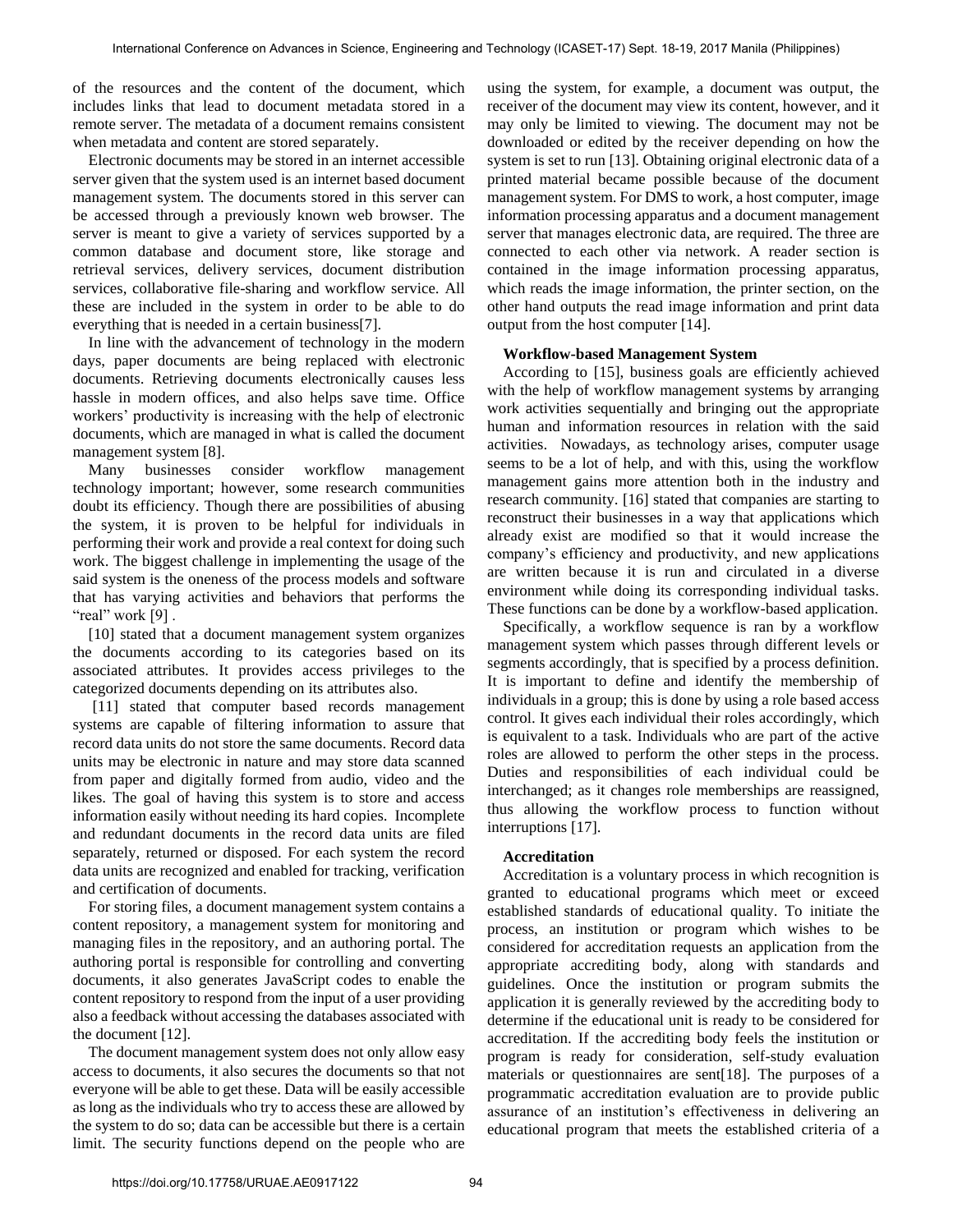profession and a stimulus to improve the quality of instruction [19].

Accreditation, on the other hand, is not intended to measure the learning of individual students [20]. Rather, accreditation is intended to determine that (a) the validity of Higher Education Accountability and CSHSE Accreditation 4 programs in the context of similar higher education programs, (b) national standards are met in the curriculum, and (c) policies and procedures exist to assure continuity of curriculum delivery, consistency with other institutions of higher education, and continuous improvement. In other words, the program, not the individual student, is the unit of analysis [20].

### III. METHODOLOGY

The study developed the workflow-based DMS using PHP, MySql, for the back-end processes. While for the user interface, HTML,CSS and Javascript applying bootstrap framework were used. This project also involved Agile software development approach where each iteration is passed through a full software development cycle, including planning, [requirements analysis,](http://en.wikipedia.org/wiki/Requirements_analysis) design, coding, [unit testing,](http://en.wikipedia.org/wiki/Unit_test) and [acceptance testing](http://en.wikipedia.org/wiki/Acceptance_test) when a working product is demonstrated to stakeholders. This helps to minimize the overall risk, and allows the project to adapt to changes more quickly.

Using Agile method, the study was developed in a period of 5 months. During user acceptance test, it went through used the software evaluation using ISO 9126 criteria and distributed it to the users during the testing stage. The following are the identified users: members of the programmatic accreditation team, executive committee heads, program in-charge, and other stakeholders involved in the programmatic accreditation agency.

The Likert's scale with the interpretation of Highly Acceptable, Moderately Acceptable, Acceptable, Slightly Acceptable, and Not Acceptable was used to specify the users' level of agreement or disagreement on the software evaluation items. The results of software evaluation are presented in the succeeding sections of this paper.

#### IV. RESULTS AND DISCUSSIONS

Figure 1 presents the system architecture of the workflow-based document management system covering the administrator module, document management module, workflow module and report generation module. The administrator module are intended for account users settings, document settings, program for accreditation settings and accreditation criteria settings. While document management module are intended for submission of document, approval/disapproval of document, versioning of document, sharing of approved document. These modules are intended for members, executive committee head and accreditors. Workflow module is intended to modify the status of every document being sent to the intended recipient. The report module is intended for the accreditors, executive committee head and other stakeholders. Figure 1 presents the system architecture of the workflow-based document management system covering the administrator module, document management module, workflow module and report generation module. The administrator module are intended for account users settings, document settings, program for accreditation settings and accreditation criteria settings. While document management module are intended for submission of document, approval/disapproval of document, versioning of document, sharing of approved document. These modules are intended for members, executive committee head and accreditors. Workflow module is intended to modify the status of every document being sent to the intended recipient. The report module is intended for the accreditors, executive committee head and other stakeholders.



Fig. 1. System Architecture of Workflow-based for Higher Education Agency Programmatic Accreditation

Figure 2 shows the interface the status of document sent by the member to the approver with a For Review status. While if the document had been approved by the Approver, the status changed to Approved.

| <b>B</b> View Decorants     | Dashboard          |                      |                    |                  |                     |                         |                       |   |
|-----------------------------|--------------------|----------------------|--------------------|------------------|---------------------|-------------------------|-----------------------|---|
| <b>P. Your Surveys</b>      |                    |                      |                    |                  |                     |                         |                       |   |
| + Doumants Completed        |                    |                      |                    |                  |                     |                         |                       | o |
| W. Fregran for Accordiation |                    | <b>Text December</b> |                    |                  |                     | <b>Designment David</b> |                       |   |
| C: Reports                  | <b>View Databa</b> | ٠                    | <b>Van Details</b> | ٠                | <b>View Details</b> | ٠                       | <b>Was Fisher</b>     |   |
|                             |                    |                      |                    |                  |                     |                         |                       |   |
|                             | Approval Section   |                      |                    |                  |                     |                         |                       |   |
|                             | <b>File Range</b>  | <b>Tension</b>       | Date Indentified   | <b>Rey Hotel</b> |                     | <b>Sender</b>           | <b>Decomed Status</b> |   |

Fig. 2. Submission of Documents

Fig.3: shows the document for review of the approver. The said document is viewable in PDF format. There are three options the Approver may choose, (1) to give feedback, this option allows the Approver to make comments or suggestions for the improvement of the submitted documents (2) disapproved, meaning the submitted documented is not appropriate or the document that was sent is invalid. Lastly, the approved option, which means that the submitted document is appropriate.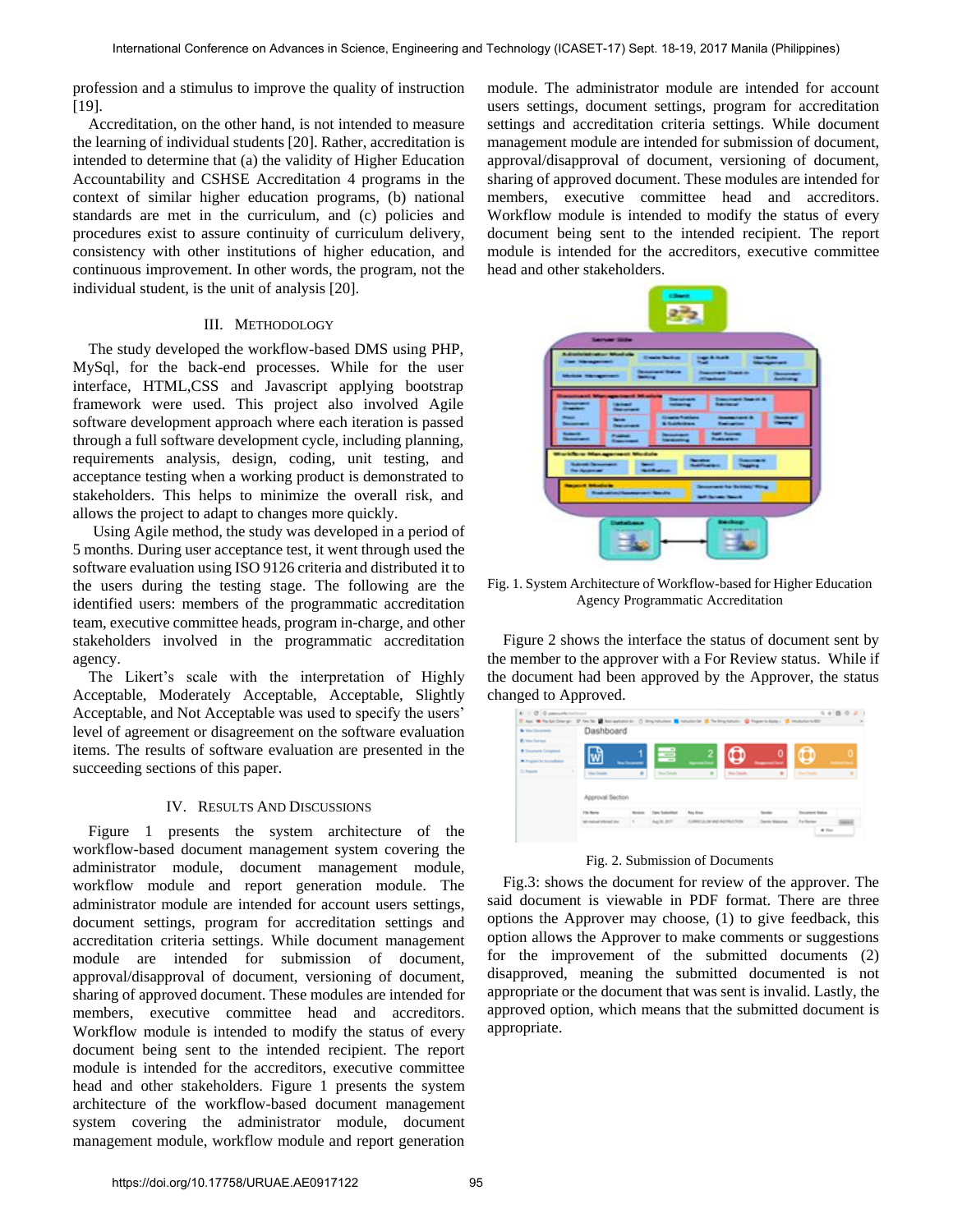| <b><i><u>Income</u></i></b>                       |                                |                  |
|---------------------------------------------------|--------------------------------|------------------|
| <b>SERVICE</b>                                    | Correct Workins                |                  |
| talian Technology                                 |                                |                  |
|                                                   | Descriptioned Type             |                  |
| entering an america carriers in                   | Weeks Weigh of the Institution |                  |
|                                                   |                                |                  |
|                                                   | Return                         |                  |
|                                                   |                                |                  |
|                                                   |                                |                  |
|                                                   |                                | <b>Construct</b> |
|                                                   |                                |                  |
|                                                   |                                |                  |
|                                                   |                                |                  |
|                                                   |                                |                  |
|                                                   |                                |                  |
| ---<br>and the company of the company of<br>----- |                                |                  |

Figure 4 shows the list of documents, along with its status, for review, disapproved and approved. This figure also shows the key area where the document belongs as well as the origin of the. In this module, the recent document submitted is placed on top of the list for the Approver to have it checked immediately.

| 6 C.Dansetti (expressional)                                                                                      |                             |         |                              |           |                   |                       | 4.4 图 3        |          |
|------------------------------------------------------------------------------------------------------------------|-----------------------------|---------|------------------------------|-----------|-------------------|-----------------------|----------------|----------|
| That M Falaconer IF for a Ministerior C September & revolvin & Technology @ Features and Considerable C COLLANGE |                             |         |                              |           |                   |                       |                |          |
| Weldba (Tank Distance Dianagement System for PAASC) Programmatic Accordibility.                                  |                             |         |                              |           |                   |                       |                | ī.       |
| & Delivery                                                                                                       |                             |         |                              |           |                   |                       |                |          |
| <b>B</b> Sunnette                                                                                                |                             |         | Documents                    |           |                   |                       |                |          |
| To line Storms                                                                                                   |                             |         |                              |           |                   |                       |                |          |
|                                                                                                                  | <b>Elizabeth</b>            |         |                              |           |                   |                       |                |          |
|                                                                                                                  | Bay, it is also             |         |                              |           |                   |                       |                |          |
|                                                                                                                  | <b>P.</b> Throne            |         | 4 Neyless 1 Document Space 1 | Service 1 | . See futurized a | blanked by L. State 1 |                |          |
|                                                                                                                  | 17 Pub Of Antuker           |         | LANCAST Camilate             | т.        | Aq 17.20T         | <b>Copie Ave</b>      | <b>State</b>   | 14       |
|                                                                                                                  | Il aumenio/POIm/Update NOCh |         | - Curtisians and Transity 1. |           | Apr 10, 2017      | Chieffully            | $\sim$         |          |
|                                                                                                                  | 10 207 pm                   | FACULTY | C Consulunt Vita             | п         | 44 % 2017         | Charle Auto           | Ē              | 79       |
|                                                                                                                  | 2. Exclu-13c                |         |                              |           | 84 8 31 -         | County-Ave.           | ł              | <b>U</b> |
|                                                                                                                  | Books Co Laborer            |         |                              |           |                   |                       | <b>Tyle II</b> |          |

Fig. 4. Submitted Documents

Figure 5 shows the lists of versions of submitted document. This module is provided in order for both the member and executive committee head to monitor the required or recommended changes in the submitted document. This module is intended for the member to review the submitted document and sending it again to the executive committee head or approver.

|                      | In world, Mond, SAMIT Telefa Barrett N.                                                                                                        |                   | <b>Anche Mill Millen</b>  |
|----------------------|------------------------------------------------------------------------------------------------------------------------------------------------|-------------------|---------------------------|
|                      | Las Weisel Stevent Editorial and Jerman 2                                                                                                      |                   | AUTO STEAM                |
|                      |                                                                                                                                                |                   | Rature                    |
|                      | <b>Jan-Salar</b>                                                                                                                               | Section           |                           |
|                      | <b>Cruised By</b>                                                                                                                              | <b>Fernise By</b> |                           |
|                      | <b>VIDON MITICAN DOULS</b>                                                                                                                     | Think OF          |                           |
|                      | <b>Key June</b>                                                                                                                                | December Type     |                           |
|                      | Mehalus Tellology                                                                                                                              |                   |                           |
|                      | Fogues                                                                                                                                         | Carroll Version   |                           |
|                      | <b>Sunday</b>                                                                                                                                  |                   |                           |
| <b>P. How Tommer</b> |                                                                                                                                                |                   |                           |
| <b>b</b> Scorentz    |                                                                                                                                                | View Document     |                           |
| A Testimont          |                                                                                                                                                |                   |                           |
|                      | Workhaw Bened Document Management System for PIASO2 Programmatic Accorditation                                                                 |                   | $k<\frac{1}{2}$ . Section |
|                      | Clay W Pa Golden pr. 27 Inche & Societation 2) Stratements & Montreal (S. Palmyrendo, C. Septemberg, C. Homeler addition 2010) (S. Septemberg) |                   |                           |
|                      | $\Phi = 0.0$ panamental experimental control into                                                                                              |                   | $1 + B 0 2$               |
|                      |                                                                                                                                                |                   |                           |

Fig. 5. Viewing of Revised Document for Approval

Figure 6 shows the accreditor's module, given the list of criteria. The accreditor can rate each of the criteria form 1-5, having 5 as the highest and 1 as the lowest. This module helps the accreditor doing the accreditation process easier. However, this is just one of the considerations of the accreditation result.

This module answers the second objective to enable the higher education agency accreditors to conduct evaluation and assessment during higher education agency accreditation process by providing an interface for rating the different key areas of accreditation.

|         | W. M. Antendential C. Anatomies M. Intelligible S. Pelloymeters, @ Papers page - S. Headquarter, C. H. H. H. Apple<br><b>Relations</b>                                                                      |
|---------|-------------------------------------------------------------------------------------------------------------------------------------------------------------------------------------------------------------|
|         | A Transmest of the Manumilitarized Daste of the Institution                                                                                                                                                 |
|         | (C) + The monomenous grain of the nation or a check worst                                                                                                                                                   |
|         | F.V. 2. They are incredibled by the trafficking as a winter.                                                                                                                                                |
|         | 17 Y.D. The determinance path and is harmond with extension and desirable Richard of subsets                                                                                                                |
|         | (7.4) it flow are entertained to the adventured translated in that bound engineer contribution of terms in contracting                                                                                      |
|         | ITY 3. The natistics initially work to goals for renaissing all as a broad program of general admissionity and of its students.                                                                             |
| WWL.    |                                                                                                                                                                                                             |
| Angelen | 2. The institutor detectors about a by abolic a struttly program to the discoverance of standard character of accessor discipline in the desired as always to this project with projects of the scrattering |
|         | [CY] 7 The trafficher process, against their and security the public is of the material models for decoration of a satisfacty and company communications on the                                             |
|         | If we do This institution in ecosy of the corrent color needs and has appropriate connected continued papels for the development of responsible district.                                                   |
|         | ICY (1) Precimines and made for mediational planting, about salest                                                                                                                                          |
|         | [5.4] 18. Pleasant art made for modulo of playing they want                                                                                                                                                 |
|         | [24] H. The holidator projekty approaching for abstracts develop a contempt interest in four one globals, as and on in the reside interesting in the contempts of their contempts.                          |
|         | $\Gamma$ a $\sim$ 10. The incorporation gain after transition are politically a colonial and primarily                                                                                                      |
|         | 2. 4 1 TU. This collection or primarized to meeting analysis to students and other international partners.                                                                                                  |
|         | $\leq$ 1 $\geq$ 5 for chain triange gain art senated at funded.                                                                                                                                             |
|         | A August Cook Terrorise of Park Primary                                                                                                                                                                     |
|         | C. POSSIBIPAT BL TRI FEARLY RE CONFINING                                                                                                                                                                    |
|         | U. A. I. Hooveledy munikers of the Pallidatul and Pitterman of the Hillsh direction speak through a project charlester group arts.                                                                          |
|         | [[ Y ] 2 The current markets of the accessors' controller behindles to the state choiced goals.                                                                                                             |
|         | (C-Y) Shellon didly atalled, carendal, additions in an except of the access and operation                                                                                                                   |

Fig.6. Evaluation and Assessment

Figure 7 shows the accreditation report of a particular accreditor. The said report is only available in the accreditor's module. This document is intended to show the accreditation result conducted by each accreditor.

This module answers the third objective, generate reports and/or result of the said accreditation. Each of the accreditor can generate results of accreditation.

| THE R. P. LEWIS CO., LANSING, MICH.<br>PERSONAL PROPERTY AND ALLES FOR MINIMUM LAST CLEANING<br>.<br><b><i>Elizabeth Asia</i></b><br>Educationshipments and Countries Inc.<br>analysische auf einger differentieren<br><b>MAIN Jr 49 KW</b><br>affect at the time." All subsequent the<br>Part of a state of the contract a<br><b>EVERAL CERRITORY, FIRE CRIMINALS &amp;</b><br>March 10 Av., 19 10 B. F.<br>A  They included a substitute through a state-shape the<br>FELD WITHIN OF WORKING COOLERATION COULD FOR BELL CYLLED PLATING TO A CHARGE THE RESIDENCE OF STREET<br>mission-point. When menterestedently discussionalisms predagent into knowledgement were may accelerate parallel<br>anti-se distribuirdo con composto di composicio della composta di controle, resentazione di secondo di terrestribuirdo<br>anticipal potentially to their entered through the service of the buildings are design to be competed to the construction of the<br>SEPTERSTEIN FORSYSTEMENT, FALLING, EXPERIENCENT APIX DESPESSES, LINESEN, CHRISPINS SESSION<br>Witnessenger Witness, Schoolsmark Scandings, annual Scandingstracturers, processor and governors appointed any portal<br>workfuck within excluded contribute schedulence from deal). Without occurs superior informal daily operation of operational way published.<br>with their table and the fine of the construction and the construction of the control of construction and the<br>PEL TREFARMENTEMPOR, COF BRIDE REMOVE PRODUCTIONS REPORTED TOY EPOXY, PERMITTENTSY<br>. This clience is a complete process of the series of the complete series of the series of the series of<br>18 IL. TYYNY ALLIN SUCCESSIONER FOX SIVE LLOSILICATION AN AUTUSTA<br><b>IN ALL THAT COMMAND PROPERTY OF</b><br>card one colour design exceedings a statement des productions except contracts<br>\$78183 \$5.001211 (\$PRESERVER) FLOORESES \$200 \$2010 \$3531 (\$351 ) \$114, \$115 \$115 \$115 \$115 \$115<br>TELESCOPES AND CRASHIBILITY<br>The State William Constant May at an England and Marchell Blue Party and Constant Constant May 2012 and the William<br>an ta car taranteed un tarraty tanadam summat a steamarchero. Anno 22 nel vegetoriano<br>A 30 Stanislands again crosser that crossbands and establishing cheese called<br>18 8 94, Bitchmodernmen (\$19) yieldship Boon Fennesserkhippener printereissap) dochologis<br>20. S.A. L.A. Free, het sig flockhood and recitable in a service of an order of the contract and a flock constraint on a contract of<br>(8) 1-2) (Free graduate everywhere specula out also touchtberkens with predictional on a stationnially<br>Ballymouthea in stress<br>AT THE AUTOMOBILE EACH FR. EMILIATELY VEHICLE/END R. LE SEAUXANTERS.<br><b>B-Bone</b> (contract)<br>0000 USES 0000 USES USES USES PROPERTY<br><b>Courses</b> and a fine<br><b><i>Elevision Color</i></b><br>art enterpresentante of hardebars and particles travage on the masses are the component<br><b>Williams and State</b> |  |                                          |
|----------------------------------------------------------------------------------------------------------------------------------------------------------------------------------------------------------------------------------------------------------------------------------------------------------------------------------------------------------------------------------------------------------------------------------------------------------------------------------------------------------------------------------------------------------------------------------------------------------------------------------------------------------------------------------------------------------------------------------------------------------------------------------------------------------------------------------------------------------------------------------------------------------------------------------------------------------------------------------------------------------------------------------------------------------------------------------------------------------------------------------------------------------------------------------------------------------------------------------------------------------------------------------------------------------------------------------------------------------------------------------------------------------------------------------------------------------------------------------------------------------------------------------------------------------------------------------------------------------------------------------------------------------------------------------------------------------------------------------------------------------------------------------------------------------------------------------------------------------------------------------------------------------------------------------------------------------------------------------------------------------------------------------------------------------------------------------------------------------------------------------------------------------------------------------------------------------------------------------------------------------------------------------------------------------------------------------------------------------------------------------------------------------------------------------------------------------------------------------------------------------------------------------------------------------------------------------------------------------------------------------------------------------------------------------------------------------------------------------------------------------------------------------------------------------------------------------------------------------------------------------------------------------------------------------------------------------------------------------------------------------------------|--|------------------------------------------|
|                                                                                                                                                                                                                                                                                                                                                                                                                                                                                                                                                                                                                                                                                                                                                                                                                                                                                                                                                                                                                                                                                                                                                                                                                                                                                                                                                                                                                                                                                                                                                                                                                                                                                                                                                                                                                                                                                                                                                                                                                                                                                                                                                                                                                                                                                                                                                                                                                                                                                                                                                                                                                                                                                                                                                                                                                                                                                                                                                                                                                      |  |                                          |
|                                                                                                                                                                                                                                                                                                                                                                                                                                                                                                                                                                                                                                                                                                                                                                                                                                                                                                                                                                                                                                                                                                                                                                                                                                                                                                                                                                                                                                                                                                                                                                                                                                                                                                                                                                                                                                                                                                                                                                                                                                                                                                                                                                                                                                                                                                                                                                                                                                                                                                                                                                                                                                                                                                                                                                                                                                                                                                                                                                                                                      |  |                                          |
|                                                                                                                                                                                                                                                                                                                                                                                                                                                                                                                                                                                                                                                                                                                                                                                                                                                                                                                                                                                                                                                                                                                                                                                                                                                                                                                                                                                                                                                                                                                                                                                                                                                                                                                                                                                                                                                                                                                                                                                                                                                                                                                                                                                                                                                                                                                                                                                                                                                                                                                                                                                                                                                                                                                                                                                                                                                                                                                                                                                                                      |  |                                          |
|                                                                                                                                                                                                                                                                                                                                                                                                                                                                                                                                                                                                                                                                                                                                                                                                                                                                                                                                                                                                                                                                                                                                                                                                                                                                                                                                                                                                                                                                                                                                                                                                                                                                                                                                                                                                                                                                                                                                                                                                                                                                                                                                                                                                                                                                                                                                                                                                                                                                                                                                                                                                                                                                                                                                                                                                                                                                                                                                                                                                                      |  | A LEED MAIN RALES AND HER HORNING LISTS. |
|                                                                                                                                                                                                                                                                                                                                                                                                                                                                                                                                                                                                                                                                                                                                                                                                                                                                                                                                                                                                                                                                                                                                                                                                                                                                                                                                                                                                                                                                                                                                                                                                                                                                                                                                                                                                                                                                                                                                                                                                                                                                                                                                                                                                                                                                                                                                                                                                                                                                                                                                                                                                                                                                                                                                                                                                                                                                                                                                                                                                                      |  |                                          |
|                                                                                                                                                                                                                                                                                                                                                                                                                                                                                                                                                                                                                                                                                                                                                                                                                                                                                                                                                                                                                                                                                                                                                                                                                                                                                                                                                                                                                                                                                                                                                                                                                                                                                                                                                                                                                                                                                                                                                                                                                                                                                                                                                                                                                                                                                                                                                                                                                                                                                                                                                                                                                                                                                                                                                                                                                                                                                                                                                                                                                      |  |                                          |
|                                                                                                                                                                                                                                                                                                                                                                                                                                                                                                                                                                                                                                                                                                                                                                                                                                                                                                                                                                                                                                                                                                                                                                                                                                                                                                                                                                                                                                                                                                                                                                                                                                                                                                                                                                                                                                                                                                                                                                                                                                                                                                                                                                                                                                                                                                                                                                                                                                                                                                                                                                                                                                                                                                                                                                                                                                                                                                                                                                                                                      |  |                                          |
|                                                                                                                                                                                                                                                                                                                                                                                                                                                                                                                                                                                                                                                                                                                                                                                                                                                                                                                                                                                                                                                                                                                                                                                                                                                                                                                                                                                                                                                                                                                                                                                                                                                                                                                                                                                                                                                                                                                                                                                                                                                                                                                                                                                                                                                                                                                                                                                                                                                                                                                                                                                                                                                                                                                                                                                                                                                                                                                                                                                                                      |  |                                          |
|                                                                                                                                                                                                                                                                                                                                                                                                                                                                                                                                                                                                                                                                                                                                                                                                                                                                                                                                                                                                                                                                                                                                                                                                                                                                                                                                                                                                                                                                                                                                                                                                                                                                                                                                                                                                                                                                                                                                                                                                                                                                                                                                                                                                                                                                                                                                                                                                                                                                                                                                                                                                                                                                                                                                                                                                                                                                                                                                                                                                                      |  |                                          |
|                                                                                                                                                                                                                                                                                                                                                                                                                                                                                                                                                                                                                                                                                                                                                                                                                                                                                                                                                                                                                                                                                                                                                                                                                                                                                                                                                                                                                                                                                                                                                                                                                                                                                                                                                                                                                                                                                                                                                                                                                                                                                                                                                                                                                                                                                                                                                                                                                                                                                                                                                                                                                                                                                                                                                                                                                                                                                                                                                                                                                      |  |                                          |
|                                                                                                                                                                                                                                                                                                                                                                                                                                                                                                                                                                                                                                                                                                                                                                                                                                                                                                                                                                                                                                                                                                                                                                                                                                                                                                                                                                                                                                                                                                                                                                                                                                                                                                                                                                                                                                                                                                                                                                                                                                                                                                                                                                                                                                                                                                                                                                                                                                                                                                                                                                                                                                                                                                                                                                                                                                                                                                                                                                                                                      |  |                                          |
|                                                                                                                                                                                                                                                                                                                                                                                                                                                                                                                                                                                                                                                                                                                                                                                                                                                                                                                                                                                                                                                                                                                                                                                                                                                                                                                                                                                                                                                                                                                                                                                                                                                                                                                                                                                                                                                                                                                                                                                                                                                                                                                                                                                                                                                                                                                                                                                                                                                                                                                                                                                                                                                                                                                                                                                                                                                                                                                                                                                                                      |  |                                          |
|                                                                                                                                                                                                                                                                                                                                                                                                                                                                                                                                                                                                                                                                                                                                                                                                                                                                                                                                                                                                                                                                                                                                                                                                                                                                                                                                                                                                                                                                                                                                                                                                                                                                                                                                                                                                                                                                                                                                                                                                                                                                                                                                                                                                                                                                                                                                                                                                                                                                                                                                                                                                                                                                                                                                                                                                                                                                                                                                                                                                                      |  |                                          |
|                                                                                                                                                                                                                                                                                                                                                                                                                                                                                                                                                                                                                                                                                                                                                                                                                                                                                                                                                                                                                                                                                                                                                                                                                                                                                                                                                                                                                                                                                                                                                                                                                                                                                                                                                                                                                                                                                                                                                                                                                                                                                                                                                                                                                                                                                                                                                                                                                                                                                                                                                                                                                                                                                                                                                                                                                                                                                                                                                                                                                      |  |                                          |
| Fig. 7. Accreditation Report                                                                                                                                                                                                                                                                                                                                                                                                                                                                                                                                                                                                                                                                                                                                                                                                                                                                                                                                                                                                                                                                                                                                                                                                                                                                                                                                                                                                                                                                                                                                                                                                                                                                                                                                                                                                                                                                                                                                                                                                                                                                                                                                                                                                                                                                                                                                                                                                                                                                                                                                                                                                                                                                                                                                                                                                                                                                                                                                                                                         |  |                                          |

TABLE 1 SUMMARY OF SOFTWARE EVALUATION

| 111000 1 001111111111 01 001 1 111110 0111001111011 |      |                          |  |  |  |
|-----------------------------------------------------|------|--------------------------|--|--|--|
| Criterion                                           | Mean | Interpretation           |  |  |  |
| A. Functionality                                    | 4.52 | <b>Highly Acceptable</b> |  |  |  |
| <b>B.</b> Reliability                               | 4.39 | Acceptable               |  |  |  |
| C. Usability                                        | 4.61 | <b>Highly Acceptable</b> |  |  |  |
| D. Efficiency                                       | 4.54 | <b>Highly Acceptable</b> |  |  |  |
| E. Maintainability                                  | 4.25 | Acceptable               |  |  |  |
| F. Portability                                      | 4.51 | <b>Highly Acceptable</b> |  |  |  |
| Overall Weighted Mean                               | 4.47 | Acceptable               |  |  |  |

In general, the software evaluation indicates a strong perception among the respondents that the workflow-based document management system is functional (4.52), reliable (4.39), usable (4.61), efficient (4.54), maintainable (4.25), and portable (4.51). Hence, the software evaluation receives an overall rating of 4.47 with an interpretation of acceptable. The results indicate that the system's purpose has certainly achieved the goal of the study of developing workflow-based document management system for higher education agency programmatic accreditation to enhance and improve the manual process of preparing documents and conducting assessment and evaluation.

#### V. CONCLUSIONS AND RECOMMENDATIONS

This research aims to provide a document management system for higher education programmatic accreditation